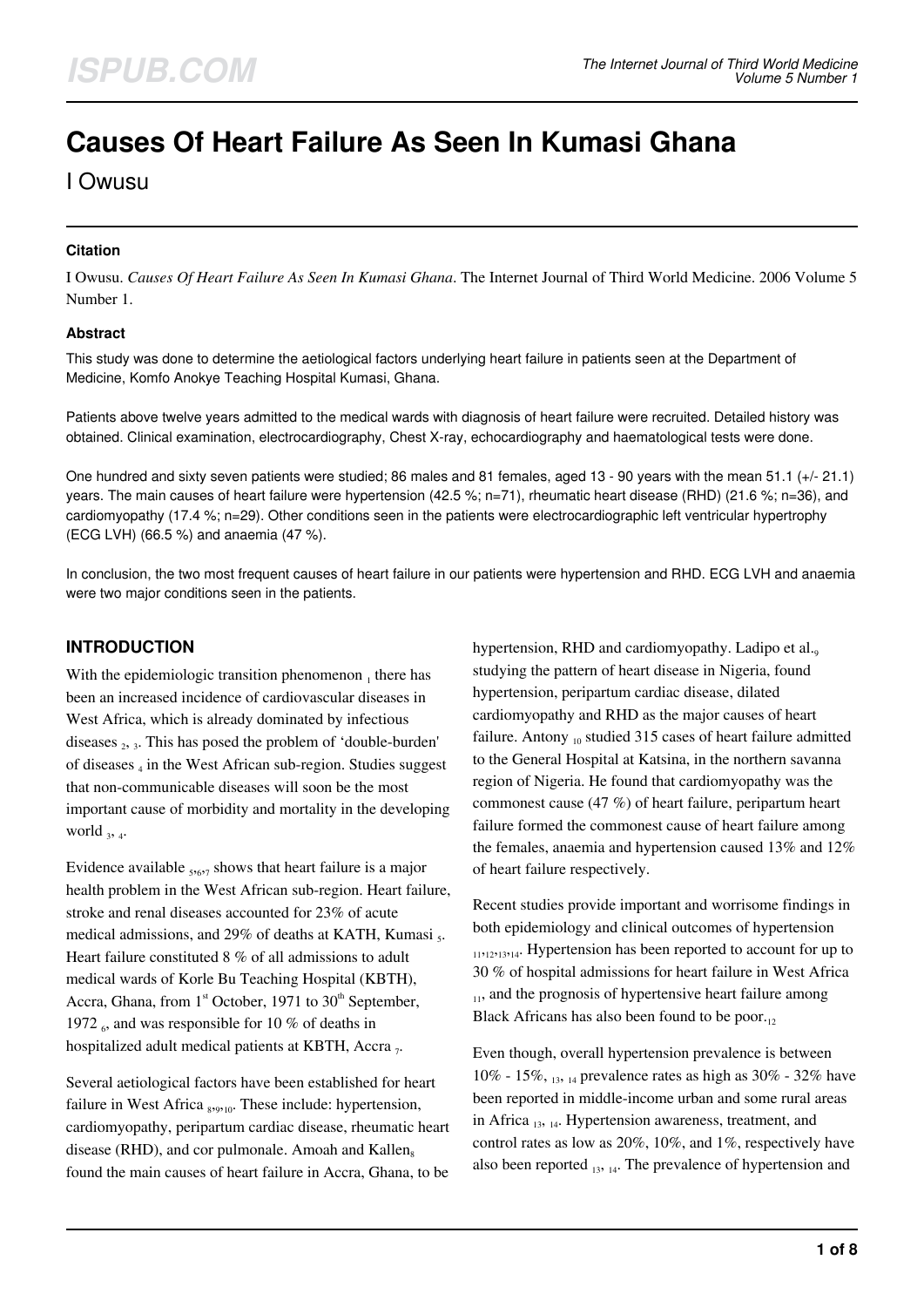the resulting morbidity are sufficiently high to justify viewing the condition as a serious health problem.

Acute rheumatic fever is a common health problem in Africa <sub>15, 16</sub>. The seriousness of the problem is reflected in the fact that almost 13.3 % of the population in the developing world may be throat carriers of group A streptococci  $_{16}$ , and almost 40 % of infected persons may suffer from the tragic complication, RHD. Incidence of RHD in Africa is estimated at 17% - 43% of all cardiovascular diseases  $_{8,9,10,16}$ .

Various risk factors for heart failure have been described  $_{17}$ ,  $_{18}$ . Clinical factors that are strongly and consistently associated with heart failure include: age, ECG LVH, overweight or obesity and diabetes mellitus  $_{17, 18}$ . Excessive alcohol consumption, cigarette smoking, dyslipidaemia, renal insufficiency, physical inactivity, low socioeconomic status, and increased heart rate are clinical factors less consistently associated with heart failure  $_{17, 18}$ . Other risk factors include: biochemical markers such as homocysteine, insulin-like growth factor 1, tumor necrosis factor ?, interleukin-6, and natriuretic peptides  $_{17, 18}$ . Identifying individuals who are at high risk for developing heart failure may allow implementing strategies that can prevent heart failure.

KATH is located in Kumasi, the capital of Ashanti Region in Ghana. The geographical location of the 1000-bed teaching hospital, the road network of the country and commercial nature of Kumasi make the hospital accessible to all the areas that share boundaries with the Region. The department of medicine has 220 beds, and the patients admitted are aged from 13 years and above. The department runs emergency service 24 hours, seven days a week. Referrals from regional hospitals, district hospitals, general practitioners and physician specialist clinics are admitted to the medical wards through the emergency unit.

The natural history of heart failure may be modified if the underlying aetiology can be determined. The main objective of this study was to determine the aetiological factors underlying heart failure in patients seen at the Department of Medicine, KATH, Kumasi, Ghana. It is hoped that this study may provide baseline data for future comparisons and monitoring of trends in cardiovascular morbidity with respect to heart failure at KATH, Kumasi.

## **MATERIALS AND METHODS STUDY POPULATION AND DATA COLLECTION**

The study was a hospital-based prospective descriptive

carried out at the Department of Medicine, KATH in Kumasi from October 2004 to March 2005. Informed consent was obtained from each study participant and KATH ethical committee approved the study.

Patients aged thirteen years and above who were admitted to the medical wards with clinical diagnosis of heart failure were recruited. Detailed history including patients' sociodemographic characteristics, past medical history, drug history, alcohol and smoking habits were obtained from each study participant through a standard questionnaire. Common symptoms of heart failure such as dyspnoea on exertion or at rest, fatigue, orthopnoea, paroxysmal nocturnal dyspnoea, palpitation and ankle swelling were sought.

Clinical examination included general assessment to look for dyspnoea at rest, pedal oedema or generalized swelling, cyanosis, fever, and pallor of mucous membrane. The pulse rate, rhythm, volume and the character were noted. Jugular venous pressure, the blood pressure, the apex beat, the heart sounds (S1, S2, S3 and S4) and murmurs were also examined. The chest was auscultated for crackles, and the presence of hepatomegaly and ascites were also noted.

The blood pressure was recorded in the right arm, with patients lying supine after a 10-minute rest, using a mercury sphygmomanometer with a cuff size 12cm by 23cm. The cuff was deflated at 2 mm/s and the blood pressure was measured to the nearest 2 mmHg. Systolic pressure was recorded as appearance of the Korotkoff sounds (phase I) whilst diastolic pressure was recorded as disappearance of the Korotkoff sounds (phase V)  $_{19}$ .

Hypertension was defined as the presence of a persistent elevated systolic blood pressure ≥ 140mmHg and/or diastolic blood pressure ≥ 90mmHg in patients aged 15 years and above  $_{19}$ , and/or presence of hypertensive retinopathy and/or the use of antihypertensive drugs and/or past medical history of hypertension. Diabetes mellitus was defined as a random blood glucose level of 11.1 mmol/L or greater, and/or fasting blood glucose level of 7.0 mmol/L or greater  $_{20}$ , and/or use of insulin or an oral hypoglycaemic agent. Anaemia was defined as haemoglobin (Hb) level < 12 g/dL according to the World Health Organization classification  $_{21}$ .

A 12 lead standard ECG was obtained from each patient according to standard procedure, and evaluated by the author. Electrocardiographic LVH was diagnosed using Scott's criteria for LVH  $_{22}$ . Chest X-rays were obtained from each patient and examined for increased cardiac size as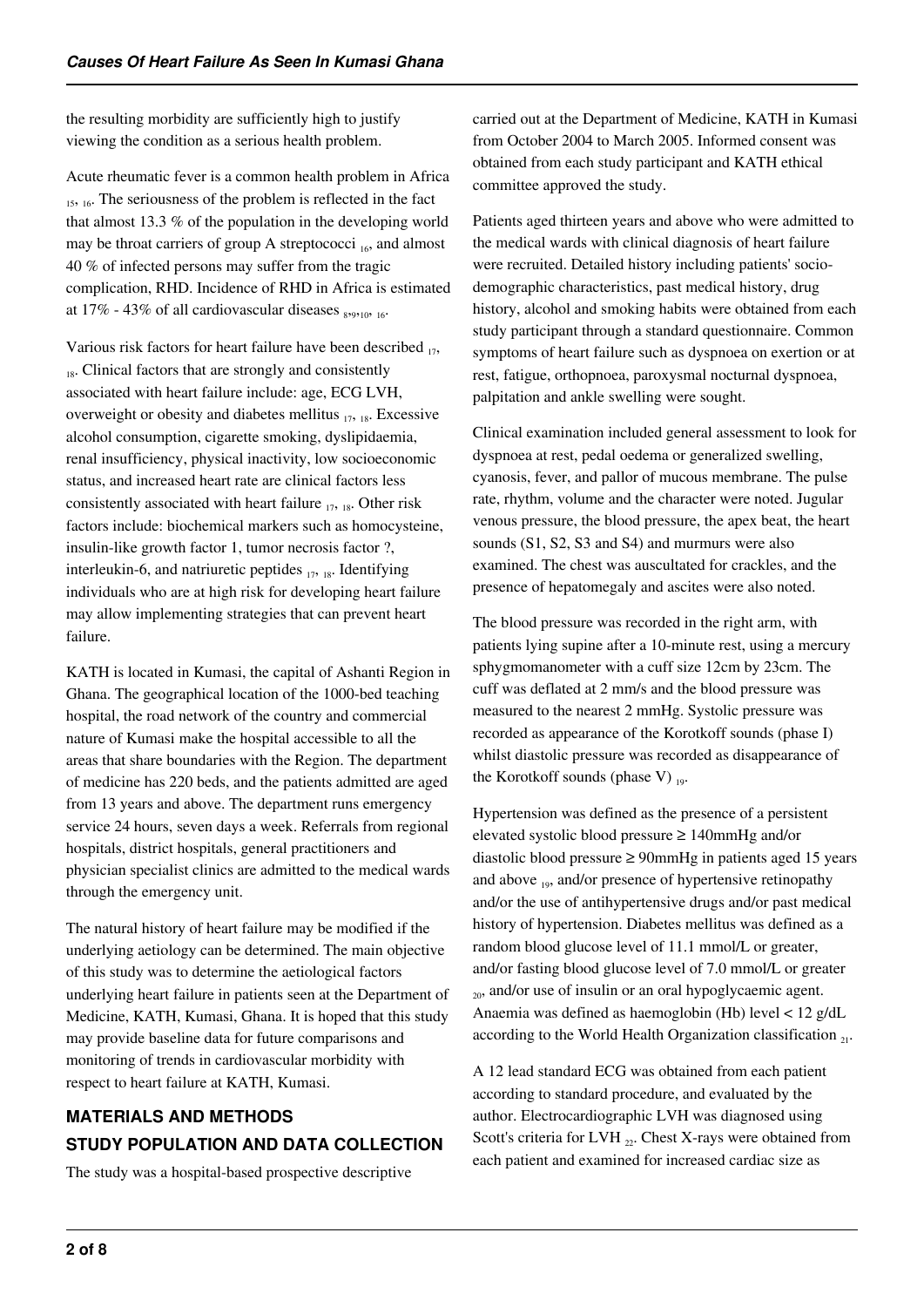judged by a cardiothoracic ratio (CTR) more than 0.5, and the presence of pulmonary upper lobe blood diversion and/or alveolar oedema and/or pleural effusion.

Venepuncture was done from the antecubital veins in a recumbent position on all the patients, and 10mls of blood collected into appropriate bottles for; determination of haemoglobin (Hb) at the haematology laboratory using autoanalyzer, determination of serum creatinine levels and fasting blood glucose levels at the biochemistry laboratory.

M-mode and two dimensional transthoracic echocardiography were performed by the author using an Ultramark 5 ultrasound system equipped with 3.5 and 5.0 MHz probes. Standard echocardiographic procedures were followed. Measurements were taken using two dimensional directed M-mode, in the left parasternal long-axis view, with the patients in the left lateral position. The left ventricular internal dimension in end diastole (LVIDd), left ventricular posterior wall and septal thickness were taken at enddiastole. The left ventricular internal dimension in systole (LVIDs) was taken at the peak downward movement of the septal motion perpendicular to the peak upward motion of the posterior endocardium. The fractional fibre shortening (FS %) was obtained by the following formula:

 $FS = (LVIDd - LVIDs)/ LVIDd x 100.$ 

Diagnosis of heart failure was confirmed, using the following modified Framingham criteria for the diagnosis of heart failure  $_{8}$ ,  $_{23}$ :

Major criteria: Paroxysmal nocturnal dyspnoea, raised jugular venous pressure, clinical cardiomegaly, basal crepitations, S3 gallop, clinical acute pulmonary oedema, pulmonary upper lobe blood diversion on chest X-ray (or pulmonary oedema on chest X-ray).

Minor criteria: tachycardia, orthopnoea, exertional dyspnoea, nocturnal cough, hepatomegaly, pleural effusion, diuretic use.

Heart failure was diagnosed if the patient had two major and one minor or one major and two minor criteria. The nature of heart failure was categorized as left ventricular failure (LVF), right ventricular failure (RVF) or biventricular (BVF). Severity of heart failure on admission was assessed using the NYHA functional classification  $_{24}$ .

## **INCLUSION CRITERIA**

Patients aged thirteen years and above admitted to the

medical wards for the first time, with the clinical diagnosis of heart failure who met the modified Framingham criteria for the diagnosis of heart failure, were included in the study.

## **EXCLUSION CRITERIA**

The following patients were excluded from the study: Patients admitted with suspected heart failure but could not meet the diagnostic criteria and those who died within 24 hours before full clinical evaluation were undertaken.

## **STATISTICS**

Data from the standard questionnaire were entered into a Microsoft Excel (2000) sheet. Data were then exported into Stata Version 8.0 statistical software for analysis. Descriptive analysis of baseline parameters was provided. Measure of central tendency using means and median, measure of spread using standard deviation and range were calculated. The chi squared test was used to test for association between categorical variables. The student t-test was used to compare means of two variables, whilst the ANOVA was used in the comparison of means of more than two variables. The level of significance was set at  $p < 0.05$ , and a 95 % confidence interval was applied to the numerical variables which are normally distributed.

## **RESULTS**

One hundred and sixty-seven (167) patients were studied. The ages were between 13 - 90 years with the mean ( standard deviation) of 51.1 ( 21.1) years.

There were 86 (51.5 %) males and 81 (48.5 %) females. The mean age of the males was 50.9 ( 21.4) years (median 52 years), and the mean age of the females was 51.3 ( 29) years (median 53 years). The age difference between the male and the female patients was not statistically significant  $(p=0.5)$ .

History of chronic alcohol use was obtained from 43.1 % of the patients, and 13.2 % of the patients had smoked tobacco in their lifetime. The cause of heart failure was significantly associated with the history of chronic alcohol use (p=0.007) and tobacco smoking (p< 0.001).

Diabetes mellitus was seen in 9 % of the patients, anaemia was seen in 47 %, renal dysfunction was seen in 13.8 %, and stroke (or transient ischaemic attacks) was seen in 3.6 %. ECG LVH was present in 66.5 % of the patients. The mean Hb of male patients was 10.9 ( 2.7) g/dL, and that of the female patients was 10.7 ( 2.8) g/dL. The difference in Hb between the males and the females was not statistically significant (p=0.347).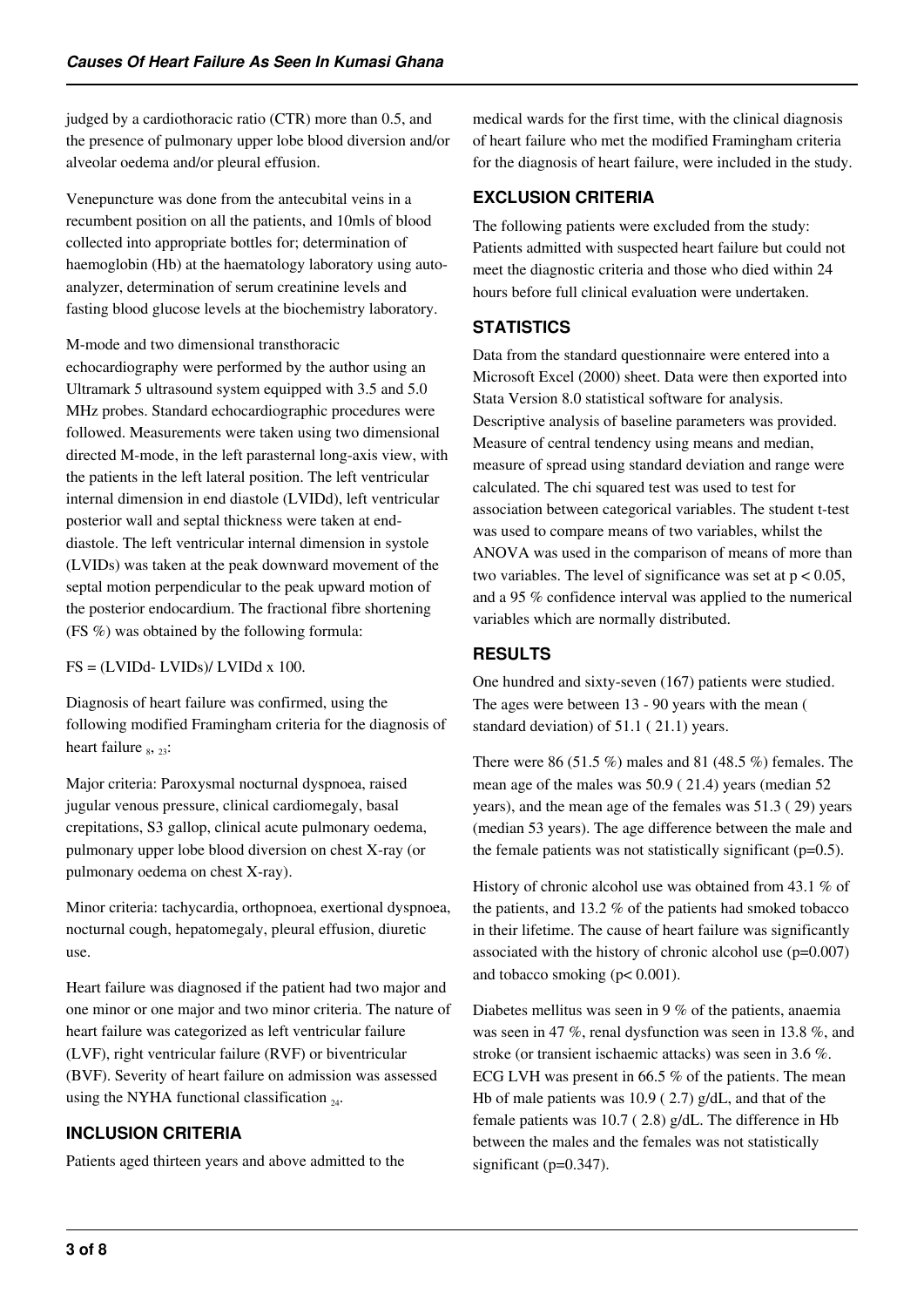Figure 1 illustrates the overall causes of heart failure. The main cause of overall heart failure was hypertension (42.5 %; n=71), followed by RHD (21.6 %; n=36) and CMP (17.4  $\%$ ; n=29). Pericardial disease and ischaemic heart disease were seen in 4.2 % (n=7) and 3.6 % (n=6) of patients respectively. Cor pulmonale from COPD occurred in 2.4 % (n=4) of cases, whilst congenital heart disease also accounted for 2.4 % (n=4) of cases.

#### **Figure 1**

Figure 1: Bar chart showing the overall causes of heart failure.



Figure 2 shows the causes of BVF, LVF and RVF. The main causes of BVF were hypertension (42.5 %; n=51), RHD (23.3 %; n=28) and CMP (22.2 %; n=27). Hypertension was responsible for 74.1  $%$  (n=20) of LVF, whilst RHD accounted for 18.5% (n=5) of LVF. The main causes of RVF were pericardial disease (35 %; n=7), CHD (20 %; n=4) and cor pulmonary  $(20 \%; n=4)$ .

#### **Figure 2**

Figure 2: Bar chart showing the causes of biventricular failure (BVF), left ventricular failure (LVF) and right ventricular failure (RVF).



The mean ages for the causes of heart failure are shown in table 1. The mean ages for HHD and RHD were 59 ( 15) years and 38 ( 22) years respectively.

#### **Figure 3**

Table 1: The mean ages of patients for the various causes of heart failure.

| Causes<br>of Heart<br>Failure | Mean age<br>(years) | 95 % Confidence<br>Interval for mean<br>(years)<br>age | Median<br>age<br>(years) | Range<br>$(vears)$ |
|-------------------------------|---------------------|--------------------------------------------------------|--------------------------|--------------------|
| HHD                           | $50 + 15$           | $55.5 - 62.5$                                          | 60                       | $28 - 90$          |
| <b>RHD</b>                    | $38 + 22$           | $30.4 - 45.8$                                          | 29                       | $13 - 60$          |
| CMP                           | $58 \pm 20$         | $49.7 - 66$                                            | 60                       | $16 - 90$          |
| PD                            | $31 \pm 10$         | $21.6 - 40.4$                                          | 30                       | $13 - 46$          |
| <b>IHID</b>                   | $73 + 6$            | $66.3 - 79.7$                                          | 73.7                     | $64 - 80$          |
| IE                            | $34 \pm 15$         | $14.9 - 53$                                            | 27                       | $21 - 60$          |
| PCMP                          | $31 \pm 8$          | $20.6 - 41.8$                                          | 29                       | $22 - 45$          |
| CHD                           | $25 \pm 10$         | $8.3 - 41.3$                                           | 24                       | $13 - 38$          |
| COR-P                         | $75 + 4$            | 68.7-81.8                                              | 75.5                     | $70 - 80$          |
|                               |                     |                                                        |                          |                    |

HHD=hypertensive heart disease, RHD=rheumatic heart disease, CMP=cardiomyopathy, PD=pericardial disease, IHD=ischaemic heart disease, IE=infective endocarditis, PCMP=peripartal cardiomyopathy, CHD=congenital heart disease COR-P=cor-pulmonale

#### **DISCUSSION**

The main limitation of this study was that ejection fraction of the heart failure patients could not be measured. Diagnosis of heart failure was made clinically using the Framingham criteria. The Framingham criteria for the diagnosis of heart failure has been found to compare favourably to other clinically based criteria used to identify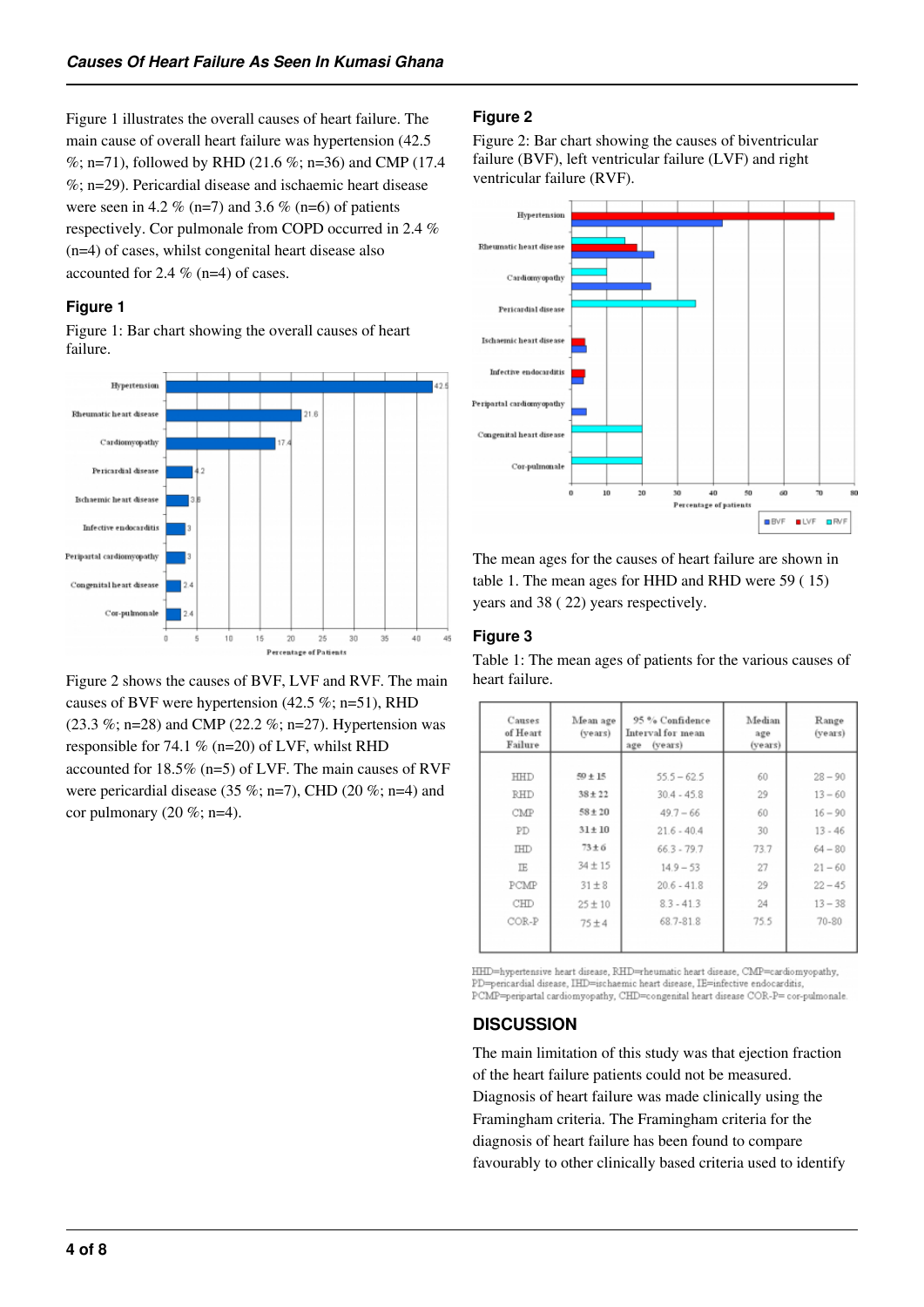persons with heart failure and left ventricular systolic dysfunction  $_{25}$ .

Data available  $_{8,9,10}$  shows that the main causes of heart failure in Africa are hypertension, RHD, CMP and pericardial disease. Hypertension was seen as the commonest cause of heart failure in this study, and it was also reported as the commonest cause of heart failure in Accra  $_{8}$ . In Ibadan, Falase et al.  $_{26}$ reported that 40.2 % of heart failure cases seen at the University College Hospital were due to hypertension. In Kaduna, Abengowe  $_{27}$  reported that 45.5 % of cardiovascular disorders seen at the Ahmedu Bello University Hospital were due to hypertension. The Framingham study  $_{17}$ demonstrated that hypertension preceded the onset of heart failure in 70 % of men and 78 % of women.

There is accumulating evidence  $_{28}$ ,  $_{29}$  that successful control of hypertension can decrease the incidence of heart failure. Given the importance of hypertension, it is alarming that the awareness, treatment, and control rates of hypertension in Africa are as low as  $20\%$ ,  $10\%$ , and  $1\%$ , respectively 13, 14.

In the West African sub-region, hypertension control assumes a relatively low priority and little experience exists in implementing sustainable and successful programmes for drug treatment  $_{13}$ . The detection and control of hypertension remains a challenge even in developed countries, with as many as 70 % of hypertensive patients with uncontrolled high blood pressure  $_{30}$ . There are many obstacles to the prevention and control of hypertension in the West African sub-region. Low literacy rates, inadequate access to basic healthcare and inadequate facilities in primary healthcare are important barriers to the detection and control of hypertension. The low doctor-to-patient ratio in the subregion aggravates the problem.

Evidence  $_{8,9,10}$ ,  $_{27}$ ,  $_{31}$ ,  $_{32}$  abound that RHD is still a problem in Africa. In Accra, Pobee reported that vulvular heart disease, presumably RHD, occurred in 20.4 % of all cardiovascular diseases  $_{31}$ , and was responsible for 11 % of heart failure deaths  $_7$ . In the study by Amoah and Kallen  $_8$  in Accra, RHD accounted for 20.1 % of the cases of heart failure, and in Kaduna  $_{27}$ , it accounted for 14.4 % of cardiovascular disorders. In Nairobi  $_{32}$ , RHD was found to be the most common cause of heart failure, accounting for 32 % of the cases. In this study, RHD as the second commonest cause of heart failure was seen in 21.6 % of the cases.

The poor socioeconomic conditions, overcrowding and

inadequate medical services in Africa are said to favour the high incidence rates of RHD  $_8$ ,  $_{18}$ . Poor housing and overcrowding promote the rapid spread of group A streptococcal infection. Inadequate medical resources and inadequate expertise of health-care providers result in inadequate diagnosis and inadequate treatment of streptococcal pharyngitis. RHD has been found to be more common among socially and economically disadvantaged population who have difficulties in accessing health-care, and cannot afford the high cost of valve replacement (or repair) surgery.

Since RHD affects the poor population who cannot afford the high cost of valve replacement (or repair) surgery, efforts should be made to reduce the incidence of RHD in Africa. This can be achieved through a high index of suspicion and good clinical judgment for prompt diagnosis of acute rheumatic fever, primary and secondary prevention of RHD.

CMP has been studied extensively in Africa  $_{8,9,10}$ ,  $_{32}$ . It accounted for 25.2 % of the cases of heart failure seen in Nairobi  $_{32}$ , 16.8 % of the cases seen in Accra  $_{8}$ , and 47 % of the cases seen in Katsina (northern savanna region of Nigeria)  $_{10}$ . Dilated cardiomyopathy was the most common cardiomyopathy seen in this study. It accounted for 15.2 % (n=26) of the cases seen. EMF and PCMP were seen in 1.8 % and 3 % of the cases respectively, and no hypertrophic CMP was seen during the study period. The fact that Amoah and Kallen in Accra  $_8$ saw only 1.6 % (n=9) cases of hypertrophic CMP over a period of 4 years shows that hypertrophic CMP is an uncommon cause of heart failure in Ghanaians.

Dilated cardiomyopathy is the most common cardiomyopathy in Africa  $_{8}$ , 10. It is most likely that some of the cases of dilated cardiomyopthy were due to previous viral myocarditis, chronic excessive alcohol use, and type III hypertensive heart failure  $_{33}$ .

The incidence of pericardial disease in Africa is increasing, and this is partly due to the epidemic of HIV infection in Africa  $_{34}$ . The main aetiology of pericardial disease in Africa is tuberculosis  $_{34}$ . In this study, pericardial disease was seen in 4.2 % (n=7) of cases, it was presented as RVF, and accounted for 35  $%$  (n=7) of cases of RVF. It was mainly effusive and fibrous type.

LVH which results from cardiac remodeling has been shown to increase the risk of heart failure  $_{17, 18}$ . In the Framingham heart study  $_{18}$ , it was found out that ECG LVH was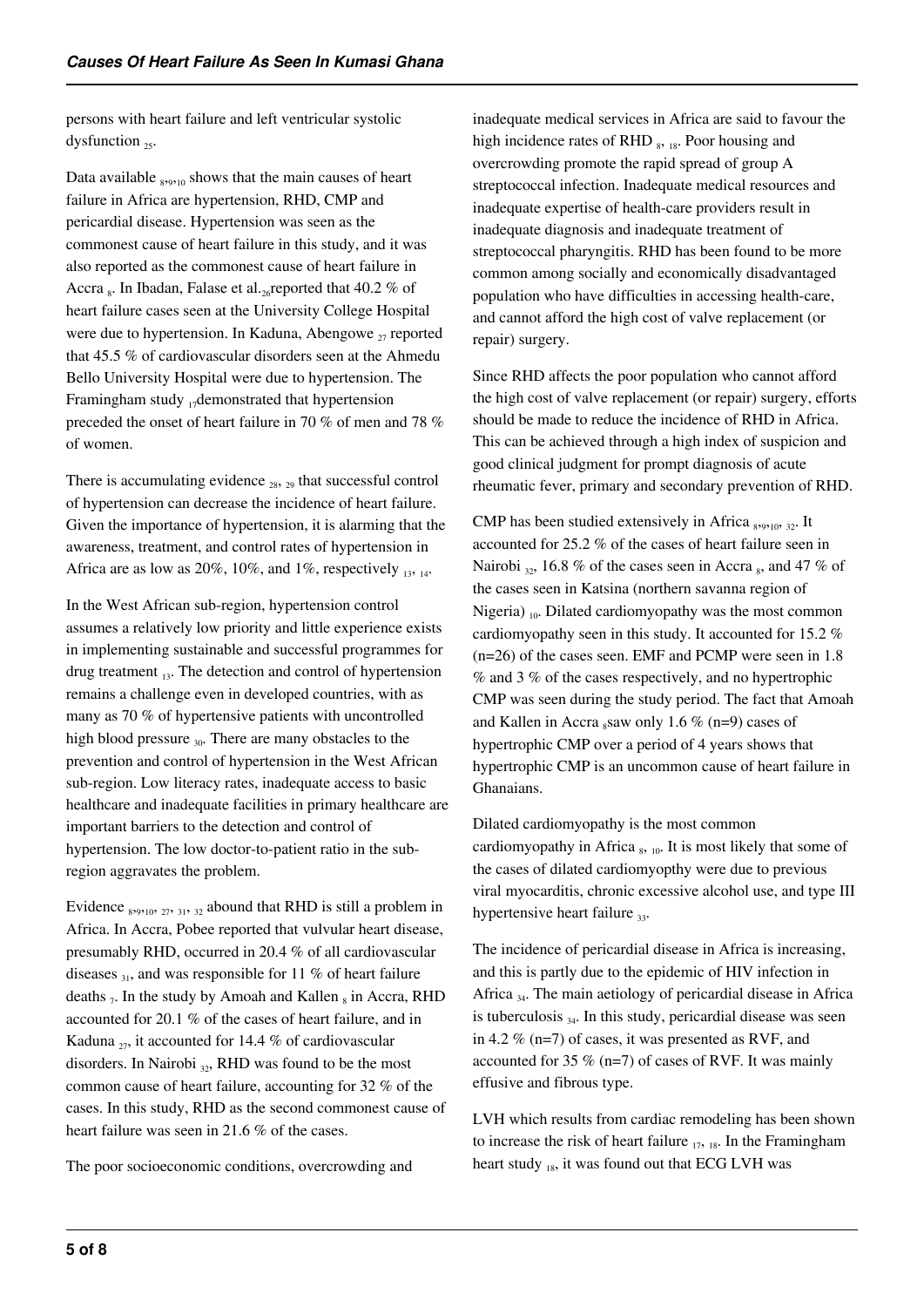associated with a 15-fold increase in the incidence of heart failure. In this study, majority (66.5 %) of all the patients, 91.7 % and 86.1 % of those with HHD and RHD respectively had ECG LVH. The prevention or regression of LVH should be an important therapeutic goal.

Anaemia has recently been recognized as an important comorbid condition in patients with heart failure  $_{21}$ ,  $_{35}$  and it is significantly related to symptoms, exercise capacity and prognosis of heart failure. It has been identified as an independent risk factor for mortality in those with left ventricular dysfunction  $_{21}$ ,  $_{35}$ . Heart failure patients with concomitant renal dysfunction invariably become anaemic owing to eythropoietin deficiency. Correction of anaemia has been shown to improve the outcome of heart failure  $_{35}$ . Even though the 47 % of the patients with anaemia seen in this study is higher than the 13.2 % and the 13 % reported by Oyoo and Ogola in Nairobi  $_3$ , Antony in Nigeria <sub>10</sub> respectively, the prevalence rate of anaemia in heart failure has been found to range from 4 % to 55 %  $\frac{1}{35}$ . This study has shown that anaemia is commonly associated with heart failure in Kumasi and should be looked for and treated.

In conclusion, hypertension and RHD were the two most common causes of heart failure in the patients. ECG LVH and anaemia two major conditions seen in the patients. RHD is still a problem in the West African sub-region. Hypertension and RHD are largely preventable conditions; therefore primary prevention should be of public health importance. Early detection and effective control of hypertension should be recognized as a pre-requisite for strategies for the prevention of heart failure.

## **ACKNOWLEDGEMENTS**

I would like to express my sincere gratitude to Prof. T. C. Ankrah, and Drs. O. K. Opare-Sem, and D. Ansong for their useful criticisms of this project. I am grateful to the staff at the diagnostic centre of the KATH for their support and all the heart failure patients who consented to take part in this study, without their co-operation this study would not have been done.

## **References**

1. Omran AR. The epidemiologic transition: a theory of the population

change. Millbank Memorial Fund Q. 1971;49:509-538. 2. Sen K, Bonita R. Global heath status: two steps forward,

one step back. Lancet. 2000; 356:577-582.

3. Salim Y, Srinath R, Stphanie O, Sonia A. Global burden of cardiovascular

diseases. Circulation. 2000;104:2746-2753.

4. Marton KG. The global impact of non communicable diseases, estimates and projections. World Health Q. 1988; 41:255-266. 5. Plange-Rhule J, Philips R, Acheampong JW, Sagar-Malik AK, Cappuccio FP, Eastwood JB. Hypertension and renal failure in Kumasi, Ghana. J Hum Hyp 1999; 13: 37-40. 6. Pobee JOM. A review of medical admissions to adult medical wards of KBTH, Accra, from 1st October, 1971 to 30th September, 1972. Ghana Med J 1977, 44-49. 7. Pobee JOM. A review of the causes of deaths in adult medical wards of Korle Bu Teaching Hospital, Accra, Ghana. Afr J Med Sci 1976; 5:79-85. 8. Amoah AG, Kallen C. Aetiology of heart failure as seen from a National Cardiac Referral Centre in Africa. Cardiology 2000; 93 (1-2): 11-18. 9. Ladipo GO, Fronde JR, Parry EH. Patterns of heart disease in adults of the Nigerian savanna: a prospective clinical study. Afr J Med Sci 1997 Dec; 6 (4): 185-192. 10. Antony KK. Pattern of cardiac failure in Northern Savanna Nigeria. Trop Georgr Med. 1980 Jun; 32 (2): 118-1125. 11. Toure LA, Salissou O, Chapko MK. Hospitalisations in Niger (West Africa) for complications from arterial hypertension. Am J Hypertens 1992, 5: 322-324. 12. Isezuo AS, Omotoso ABO, Gaye A, et al. One year survival among sub-Saharan Africans with hypertensive heart failure. Tropical Cardiology 2000; 26/no 103: 57-60. 13. Cooper RS, Amoah AG, Mensah GA. High blood pressure: the foundation for epidemic cardiovascular disease in African populations. Ethn Dis. 2003; 13 (2 Suppl 2): S48-S52. 14. Cappuccio FP, Emmett L, Micah FB, et al. Prevalence, detection, management and control of hypertension in Ashanti, West Africa: Differences between semi-urban and rural areas. Ethn Dis. 2003; 13 (2 Suppl 2): S168-169. 15. Rhocha P, Freitas S, Alvares S. Rheumatic fever - a review of cases. Rev Port Cardiol. 2000 Sep; 19(9): 921-928. 16. Olubodun JO. Acute rheumatic fever in Africa. Afr Heath. 1994 Jul; 16(5):32-3. 17. Ho KKL, Pinsky JL, Kannel WB, Lery D. The epidemiology of heart failure: The Framingham study. J Am Coll Cardiol 1993; 22 (Supplement A): 6A - 13A. 18. Kenchaiah S, Narula J, Vasan RS. Risk factors for heart failure. Med Clin North Am. 2004 Sep; 88(5):1145-72. 19. Lemogoun D, Seedat YK, Onwubere B, et al. Recommendations for prevention, diagnosis and management of hypertension and cardiovascular risk factors in sub-Sahara Africa. J Hypertens. 2003, 21:1993-2000.

20. American Diabetes Association. Screening for type 2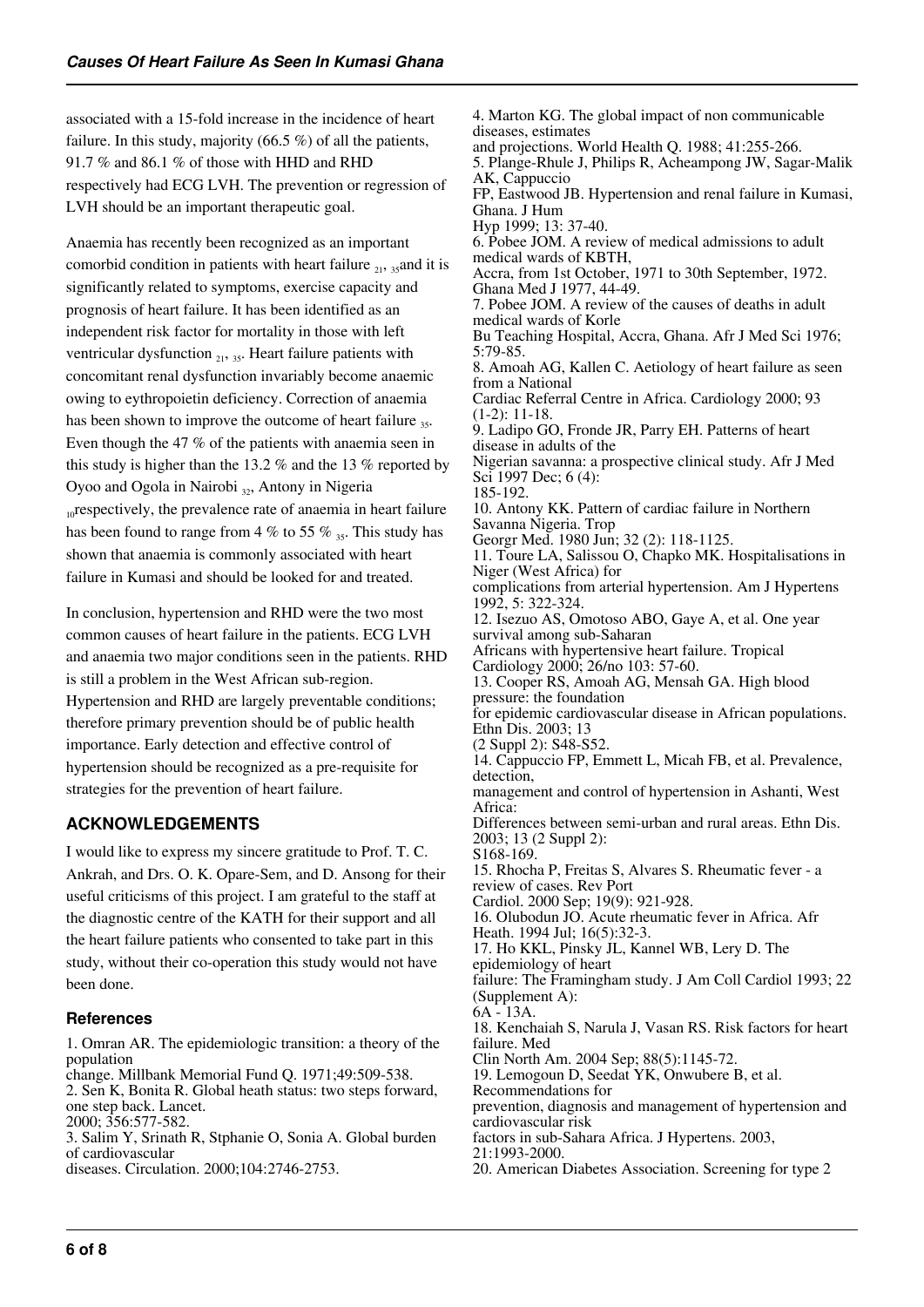diabetes. Diabetes Care. 1992;22(supplement 1):S20-S23. 21. Nutritional anaemias. Report of a World Health Organization Scientific Group. Geneva, World Health Organization, 1968 (WHO Technical Report Series, No. 405). 22. Scott R. C. The electrocardiographic diagnosis of left ventricular hypertrophy. Am Heart J. 1960; 59:155. 23. McKee PA, Castelli WP, McNamara PM, Kannel WB. The natural history of heart failure: the Framingham study. N Engl J Med. 1971;285:1441-1446. 24. The Criteria Committee of the New York Heart Association. Nomenclature and criteria for diagnosis of the heart and great vessels. 6th edition. Boston: Little Brown and Co., 1964. 25. Marantz PR, Tobin JN, Wassertheil-Smoller S, Stein RM, Wexler JP. The relationship between left ventricular systolic function and congestive heart failure diagnosed by clinical criteria. Circulation 1988; 77:607-612. 26. Falase AO, Ayeni O, Sekoni GA, Odia OJ. Heart failure in Nigerian hypertensives. Afr J Med Sci 1983; 12: 7-15. 27. Abengowe CU. Cardiovascular disease in Northern Nigeria. Trop Geogr Med. 1979 Dec;  $31(4)$ :  $553-560$ . morbidity in hypertension II. JAMA 1970; 213:1143-1152. 29. The SOLVD Investigators. The effect of enalapril on mortality and development of heart failure in asymptomatic patients with reduced left ventricular ejection fractions. N Engl J Med 1992; 327: 685 - 691. 30. Marques-Vidal P, Tuomilehto J. Hypertension, awareness, treatment and control in the community: is the 'rule of halves' still valid? J Hum Hypertens. 1997; 11:213-220. 31. Pobee JOM. Vulvular lesions of the heart as observed in the Korle Bu Teaching Hospital, Accra. Tropical Cardiology 1975 ; 1:81-86. 32. Oyoo GO, Ogola EN. Clinical and socio-demographic aspects of congestive heart failure patients at Kenyatta National Hospital, Nairobi. East Afr Med J. 1999 Jan; 76 (1): 23-27. 33. Araoye MA, Olowoyeye O. The clinical spectrum of hypertensive heart failure: a point score system for solving an old problem. East Afr. Med J. 1984; 61:306-315. 34. Suchet IB, Horwitz TA. CT in tuberculous constrictive pericarditis. J Comput Assist Tomogr. 1992 May-Jun; 16(3):391-400. 35. Paul S, Paul RV. Anaemia in heart failure: Implications, management and outcomes. Cardiovasc Nurs. 2004 Nov;19(6s):S57-S66.

28. Veterans Administration Cooperative Study Group. The effects of treatment on